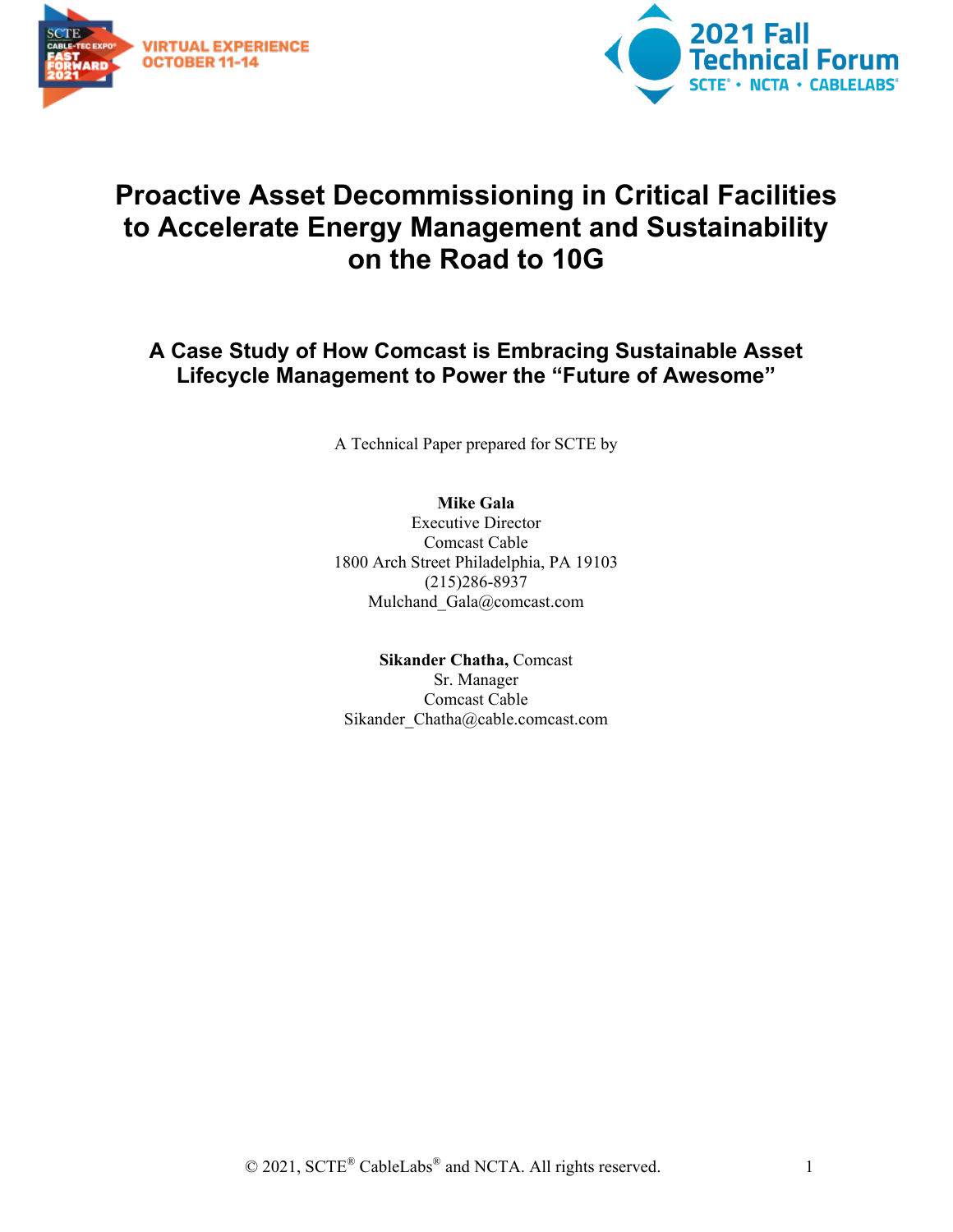

**Title** 



## **Table of Contents**

#### **Page Number**

| $\mathcal{P}$ |     | Introduction 3 |  |  |  |  |
|---------------|-----|----------------|--|--|--|--|
| 3.            |     |                |  |  |  |  |
| $\mathbf{4}$  |     |                |  |  |  |  |
|               |     |                |  |  |  |  |
|               |     |                |  |  |  |  |
|               | 432 |                |  |  |  |  |
|               | 433 |                |  |  |  |  |
|               | 434 |                |  |  |  |  |
|               | 435 |                |  |  |  |  |
| 5.            |     |                |  |  |  |  |
| 6             |     |                |  |  |  |  |
|               |     |                |  |  |  |  |
|               |     |                |  |  |  |  |

## **List of Figures**

#### **Title Page Number**

## **List of Tables**

| <b>Title</b>                                                                                         | <b>Page Number</b> |
|------------------------------------------------------------------------------------------------------|--------------------|
| Table 1 - List of Critical Data Elements needed for each asset to smoothly run through Decom process |                    |
|                                                                                                      |                    |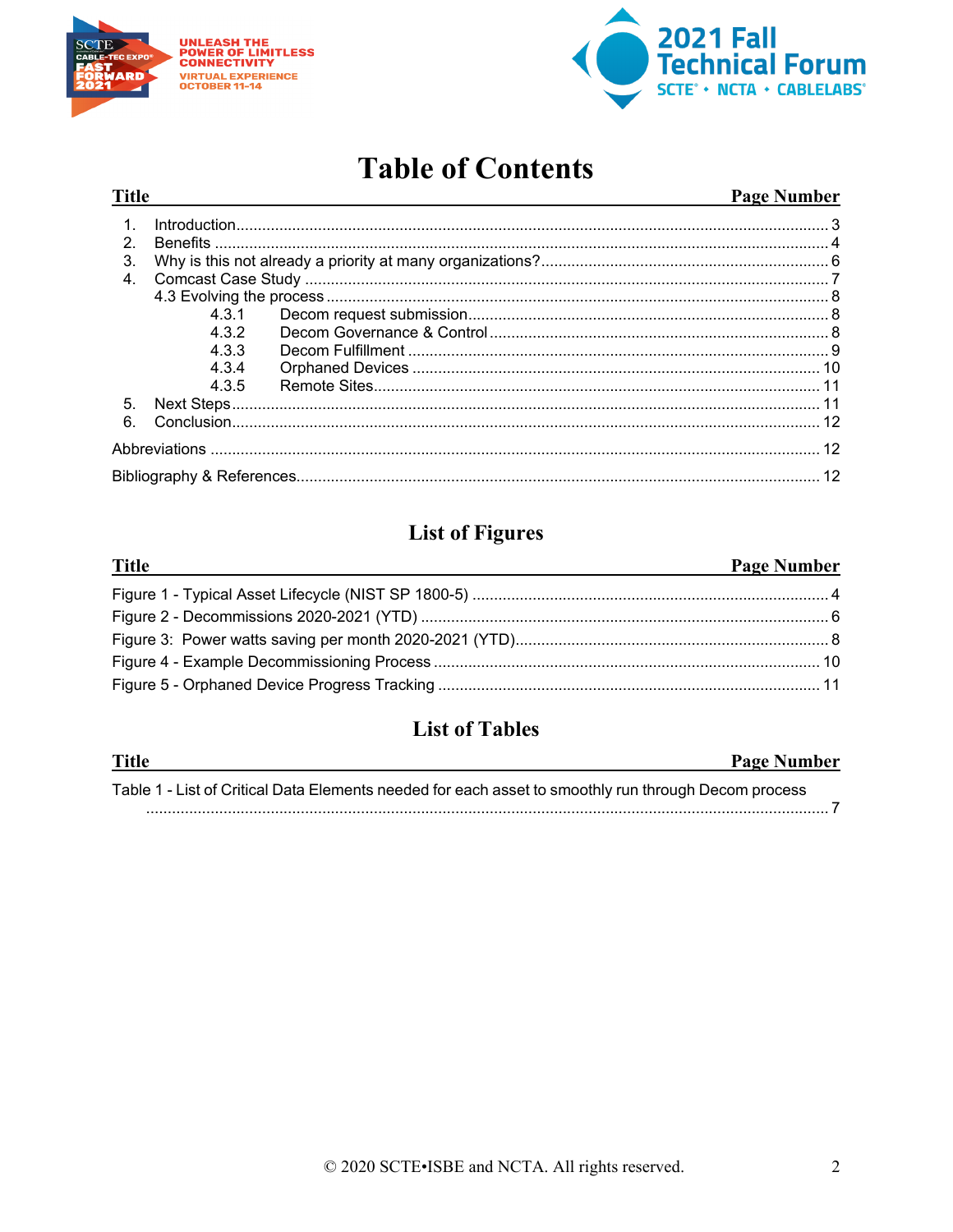



## <span id="page-2-0"></span>**1. Introduction**

In-rack assets in datacenters and other critical facilities continue to contribute significantly to the energy usage at cable companies. SCTE•ISBE has championed Energy 2020 as an Energy Management Program to provide cable system operators with the new standards, technology innovation, organizational solutions, and training desired to drive continued cable telecommunications network growth, availability, and reliability. While there is a lot of excitement for a new product/application launch and deployment of assets, decommissioning has been an afterthought for many organizations. Instead, companies have been focused on delivery of new projects to optimize service delivery and revenue. With advancements in technology many compute, storage, and networking assets are able to increase their useful lifespan to 5- 10 years for certain non-demanding or legacy workloads. This results in little desire or incentive for the planning of asset retirement. New assets and infrastructure have always been priority, and organizations have been squeezing every last drop of productivity out of their assets, extending the asset lifecycle well beyond the manufacturer's End of Service Life (EOSL) dates.

Cable system operators can significantly and immediately impact their bottom lines by deploying solutions that can reduce data center power needs and increase energy efficiency, according to a presentation at the Smart Energy Management Initiative (SEMI) forum by the Society of Cable Telecommunications Engineers (SCTE).

At Comcast NBCUniversal, teams hold themselves accountable to be environmentally responsible. Kicking off a proactive asset decommissioning program was a step in the right direction to help achieve our asset retirement and sustainability goals. This technical paper will highlight how we were able to apply a renewed focus on asset retirement and how this helped with keeping our utility bill flat in 2019/2020.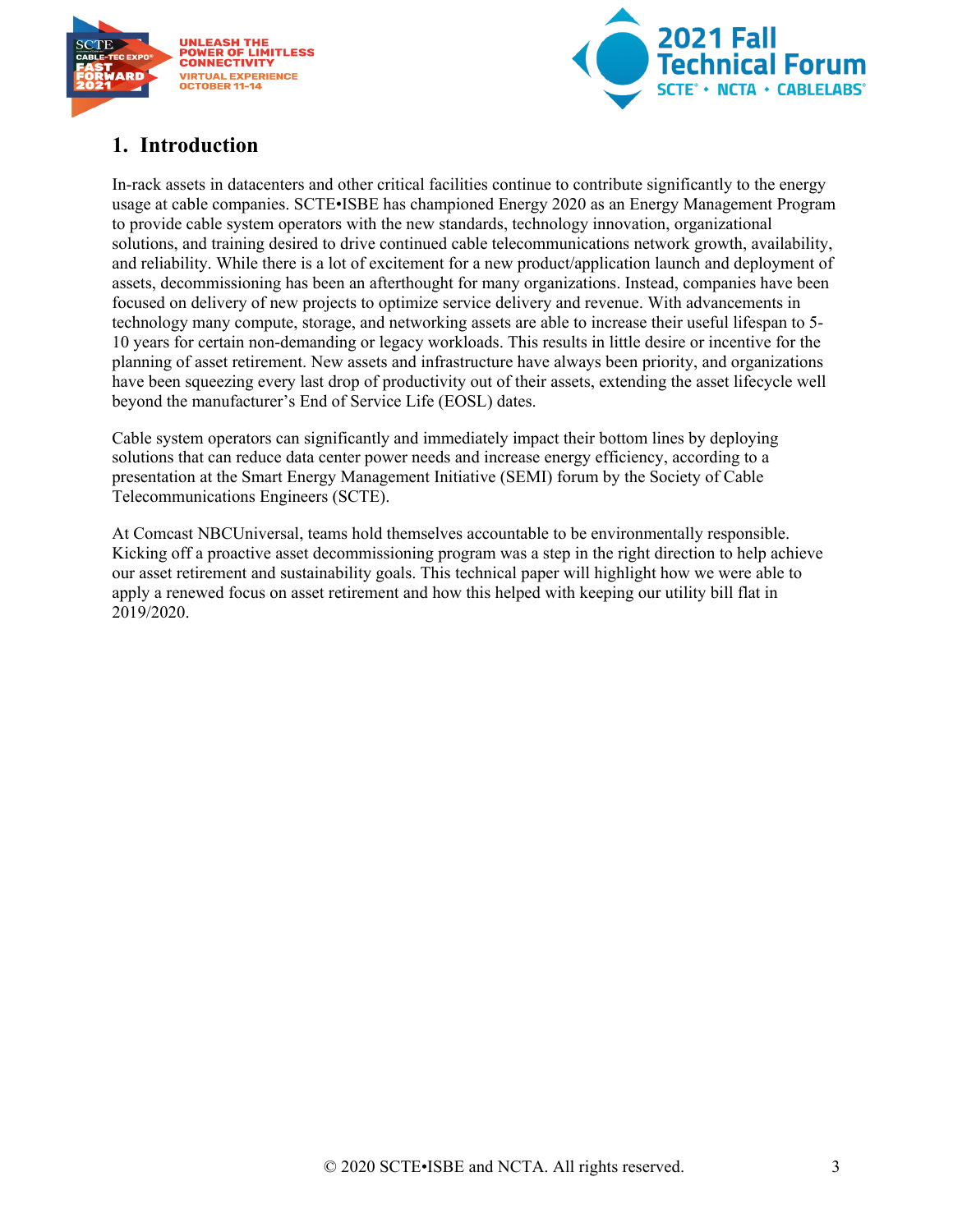





**Figure 1 - Typical Asset Lifecycle (NIST SP 1800-5)**

#### <span id="page-3-1"></span><span id="page-3-0"></span>**2. Benefits**

The benefits of proactively running a Decom Program are numerous and include energy savings, reducing security risks, better inventory management, sustainability, reduced capital, and software spend. These are described below:

**Energy Savings** – Getting unused devices off your raised floor can have a significant impact on your organization's energy bill. Furthermore, newer servers are usually more energy efficient which should be an incentive to get aged devices out the door to help with your organization's goals for overall energy conservation.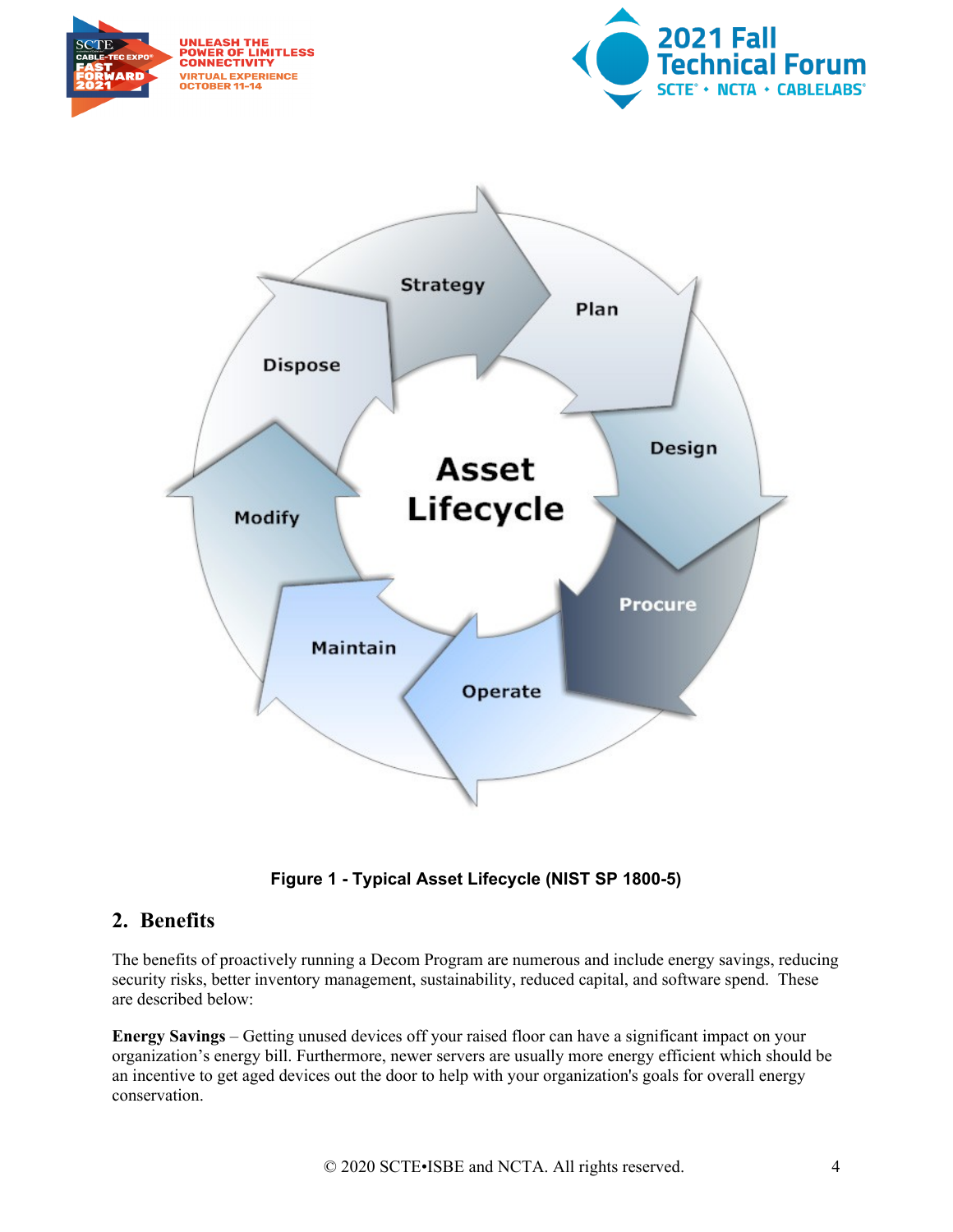



**Security Risk mitigation** – Unused equipment and other aged devices may not be able to receive the latest patches and updates, and this can be cause for major concern due to lack of awareness of these vulnerable systems. Unpatched servers lead to persistent backdoors for hackers and increasingly unpatched servers are becoming a target for cyber-attacks, exploiting vulnerabilities in our organization. Keeping up and patching these systems when we know the ownership and applications being hosted on them is hard enough for any organization. The added burden of patching older abandoned and unused servers can turn into an impossible task.The benefits of retiring these systems early not only reduce risk but also reduce potential business intrusions caused by downtime. This is where a Decom Program can assist and get these unused vulnerable systems off your organization's network and help reduce unnecessary risk.

**Help institute better Inventory Management** – Getting your organization on board to focus resources on the proactive planning and retirement of unused and aged servers also has a direct impact on your organizations ability to track and inventory assets. Performing a book to floor and floor to book audit of all facilities housing your company's assets is step one of standing up a decom program. Knowing where all your assets are and who owns them is critical to success and this will force your organization to not only get a better understanding of what you own but will also open up the opportunity to better the process in managing these assets going forward. According to a recent Mercer report, the average employee turnover rate was 22% in 2018 which is a nightmare for asset management and keeping application ownership aligned. Getting ahead of the next re-org by understanding who owns and supports your organization's business applications and underlying assets and putting in a process to maintain this information will save your IT department countless hours down the road. This exercise will also help identify orphaned assets which would be ideal decommission candidates and lead the way to costing savings.

**Sustainability** – As your organization's compute and storage requirements grow, you will want to find ways to not only find alternative sources to power your data centers but also figure out ways to reduce the overall energy footprint. This is where retiring older assets and buying more energy efficient devices combined with the ability to do more with less will empower your organization to meet your individual sustainability goals.

**Reduced Capital Spend** – Many legacy systems are not cloud-ready, which emphasizes the need to stay lean and avoid the need to expand your physical footprint as eventually most if not all of your organization's workloads will be headed to the private or public cloud. Removing unused and aged devices and leveraging capabilities to optimize workload efficiency will ensure your organization is on the right side of change with shrinking and not growing their physical footprint.

**Optimized Software Licensing** – Software assets are a major cost in an organization's overall IT spend. The first step in optimizing these costs is knowing what you are consuming and then identifying opportunities to reduce your footprint. Reduction in software licensing and maintenance costs will be an indirect benefit your organization will receive by proactively decommissioning your physical assets. Not only will this result in huge savings, but this may also help your organization stay on side with your licensing obligations to your vendors.

**Optimize overall Costs of IT** - With the rising cost of IT including capital and operational spend, organizations are trying to find creative ways to avoid costs and save money. According to Gartner, worldwide IT spending will grow 4% in 2021. A major part of this increase and overall spend is associated with Data Center Systems and Enterprise Software. Standing up an Asset Decommissioning Program will directly attack both of these costs contributors and lead your organization not only into substantial cost savings but also provide an optimal setup for your organization to start optimizing IT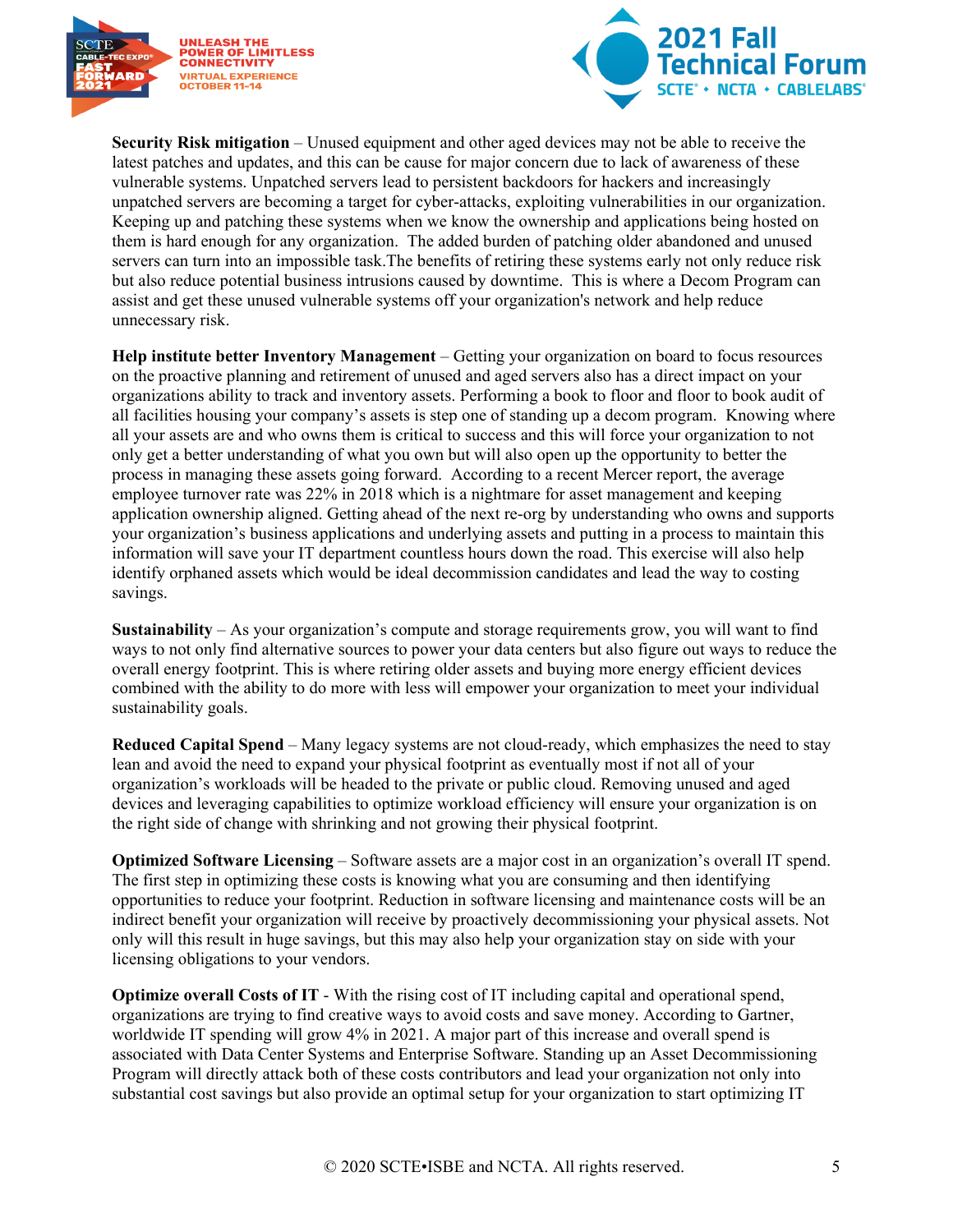



spend through virtualization and consolidation of workloads. Knowing what you own and what is and is not being used is step one to any organization's journey into standing up a Decom Program.



#### **Figure 2 - Decommissions 2020-2021 (YTD)**

#### <span id="page-5-1"></span><span id="page-5-0"></span>**3. Why is this not already a priority at many organizations?**

**Focus on new deployments –** Generally speaking, there is a lot of excitement and related prioritization for effort involving new product launch and related new asset deployment. There is not as much focus on decommissioning those applications and assets as time passes.

**Silos and reorganizations** – The life of in-rack assets could be as long as 5-7 years. Many large companies go through multiple reorganizations of teams in such timeframes. This causes lack of ownership of these assets for the new teams. Also, organizational silos impact the ability to see an application retirement, asset decommissioning, and its sustainable disposal end-to-end.

**Lack of proper inventory management –** A well-maintained inventory with right CDEs (Critical Data Elements) and ownership is a necessary ingredient for a successful decommissioning program. Many companies are not able to create or manage this inventory as new assets come in and teams are reorganized.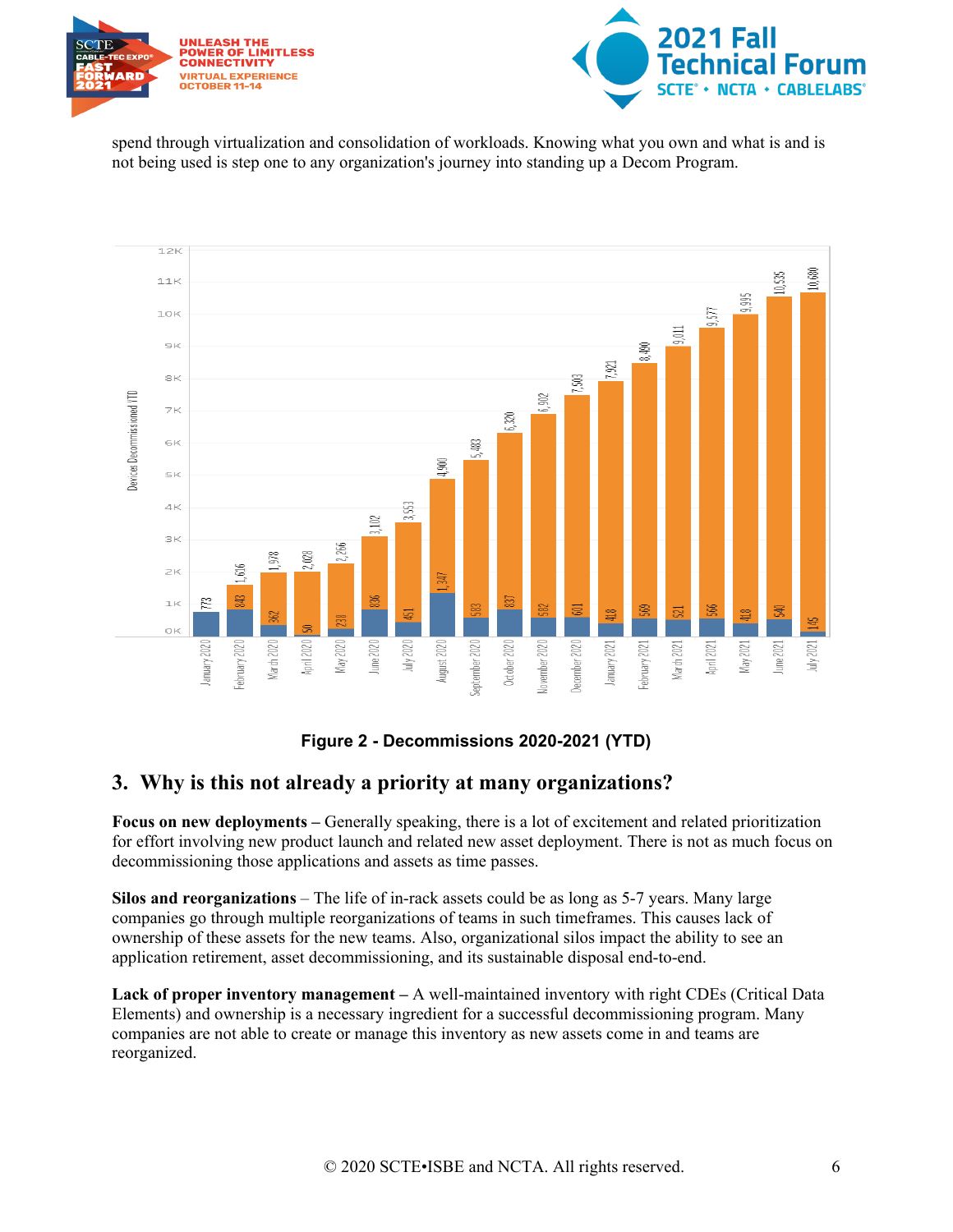



## <span id="page-6-0"></span>**4. Comcast Case Study**

#### **Why we did it?**

Historically, the decommissioning of data center assets has been an afterthought for most organizations. This often results in abandoned physical workloads sitting collecting dust in critical facilities. These abandoned assets not only consume valuable resources but also pose a security threat to the organization. Our journey at Comcast begun in late 2018 as we started to cleanup and get a better handle on our assets. We worked to proactively optimize our decommissioning process to avoid the common pitfalls that a lot of organizations find themselves in, where unused assets are left in the racks, collecting dust, consuming power, and occupying space.

After realizing these potential impacts, Comcast embarked on the journey to shift from a reactive state to proactively managing decoms, similar to how assets are planned for and deployed during project delivery. The need for this was long overdue and some of the sure tell-tale signs were:

- Finding powered off or non-functional assets in our data centers during Data Center audits.
- Finding mismatches in asset status in various asset inventories.
- Finding sudden power drop offs in devices through our DCIM system.
- Finding gaps in our current Decom process, resulting in failed asset decoms.

#### **Inventory Management**

With the focus on physical device decommissions, it was very important that we did a floor-to-book and book-to-floor inventory of all our physical devices across all sites. This inventory was updated in our DCIM tool and reconciled with our CMDB to help identify ownership for each device. The team assessed various sources of inventory that can help identify the Critical Data Elements needed for each asset that would drive the identification of the initial assets to target:

#### <span id="page-6-1"></span>**Table 1 - List of Critical Data Elements needed for each asset to smoothly run through Decom process**

| <b>Critical Data Element (CDE)</b> | <b>Note</b>                                                                               |
|------------------------------------|-------------------------------------------------------------------------------------------|
| <b>Make/Manufacturer</b>           | E.g. Hp/Dell/Cisco/Juniper to identify the OEM                                            |
| <b>Model Number</b>                | E.g. DL-360 to match up with EOSL list                                                    |
| <b>Serial Number</b>               | E.g. 1234567 to uniquely identify each asset                                              |
| <b>FODN/IP Address</b>             | E.g. billing-server1@comcast.com to identify network name and<br><b>IP</b> address        |
| Application                        | E.g. Billing System                                                                       |
| <b>Application Owner</b>           | E.g. Consumer Billing Ops $t$ eam@comcast.com to work with for<br>decommissioning process |

**Gaining buy-in from all stakeholders**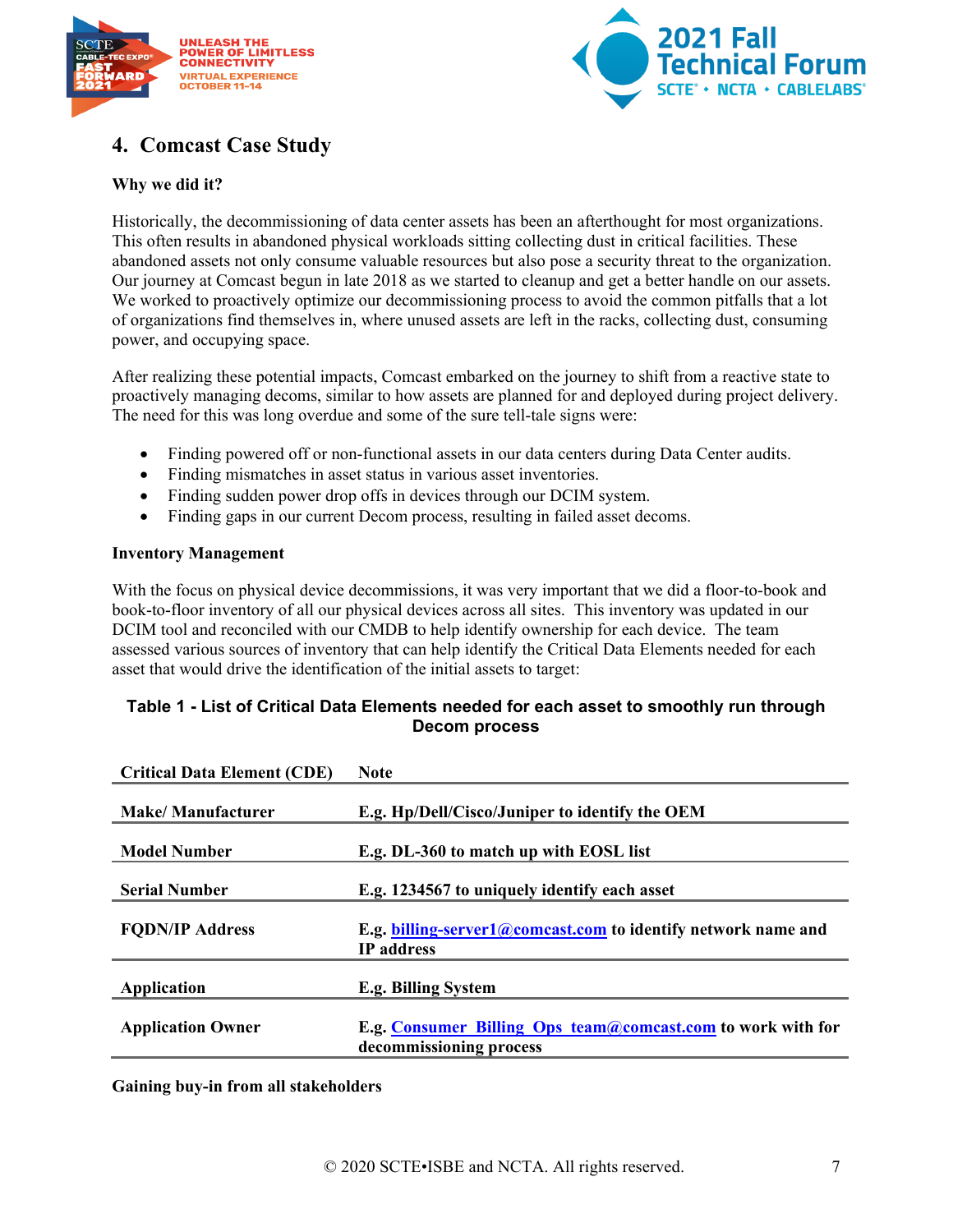



The ability to proactively stand up a program around an area that has been historically ignored for years was an easy sell once the business case was developed and presented to leadership. The opportunities as discussed earlier were a clear and the thought of not moving forward with this was highlighted as a risk our organization was not willing to take.

Besides gaining senior leadership buy in, it was critical that we communicated the importance of this to all stakeholders, including both those submitting request to decommission and those fulfilling the downstream process to get decommissioned assets powered down and unracked. This was especially important because, like most organizations, the resources doing the deployments were the same resources that would be helping with the decommissioning of assets.



#### **Figure 3: Power watts saving per month 2020-2021 (YTD)**

#### <span id="page-7-3"></span><span id="page-7-0"></span>**4.3 Evolving the process**

Evolving the process involved reviewing the current process and looking for ways to optimize. Looking for opportunities to streamline the process across different areas of the organization and cover various decom scenarios was a critical part of getting started. This involved removing unnecessary steps and introducing critical controls and checks and balances to avoid potential fallout.

#### *4.3.1 Decom request submission*

<span id="page-7-1"></span>Without having the time or development resources to overhaul the current process, we put checks and balances in place to be notified of any decommission request that was being submitted. This simple step gave our team the power to see decoms through to the end, catching any fallout from decom rejections and potential failed changes.

#### *4.3.2 Decom Governance & Control*

<span id="page-7-2"></span>The addition of governance tasks along with critical controls, really helped give us get a good handle on our decommissioned assets while we refined the existing process.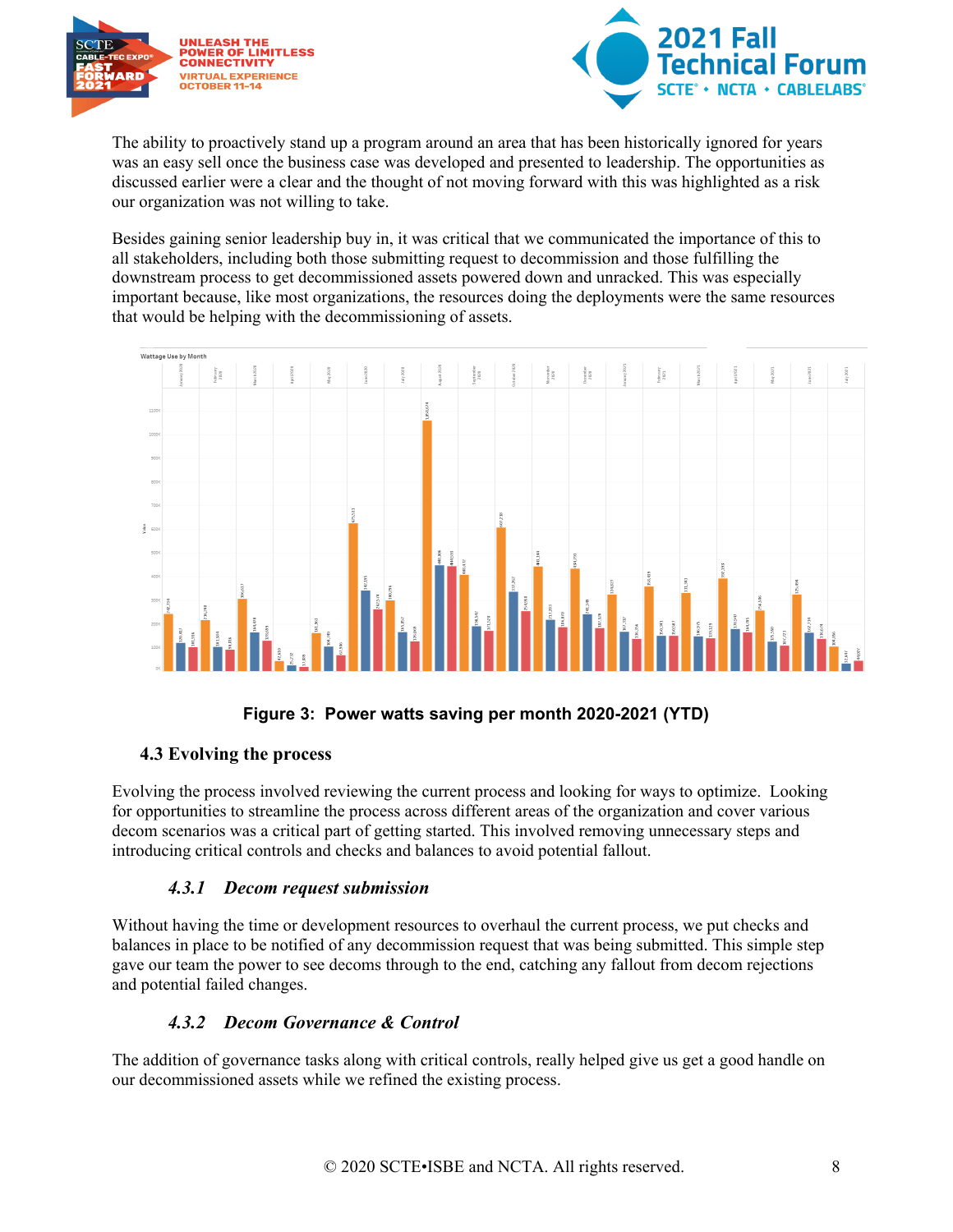



A few examples are listed below:

- We made sure new deployment projects highlighted hardware slated for decommissioning upfront so it could be flagged in our CMDB as a potential decom candidate. This really gave us a good handle on decoms associated with tech refreshes and data center migrations.
- We implemented a tool change that no longer allowed teams to diassociate their devices from their respective applications in the CMDB without a valid request to decommission the device. This ensured that we had a valid owner group associated with all devices until they were successfully decommissioned.Along with the above, we also ensured that the device state could not be updated to "decommissioned" without a valid change request to decommission the system. This would help address the concern we found where states were being flipped to "decommissioned," but the actual devices never got decommissioned from our critical facilities.
- Lastly, it was very important to align our decom program with our hardware maintenance process for our physical compute and storage devices. This helped us to identify potential decom candidates when devices are taken off maintenance and vice-versa.

#### *4.3.3 Decom Fulfillment*

<span id="page-8-0"></span>The decom program showed early signs that the workload was putting a strain on fulfiller teams, and as they tried to balance the challenging task of giving decoms the same prioritization as new deployments, the queue backlogs showed that something was clearly not working.

The backlog of queues showed that tasks near the backend of the process, including port and IP reclamations, firewall entry removal, and unracking of the devices, were getting squeezed for resources, as these activities were involved the most risk and time to execute.

To address this issue head on we met with the teams to find alternative solution for these risky and timeconsuming steps as the benefits of this program were much less appealing if assets just sat awaiting decom for months, especially when one use case we were trying to address was to minimize security threats.

After meeting with the teams, we were quickly able to enhance the current process by removing some of the more time-consuming steps that did not need to be in the actual decom flow. The teams flagged their work through the tasks and executed the work through a pre-approved change outside of the current decom process.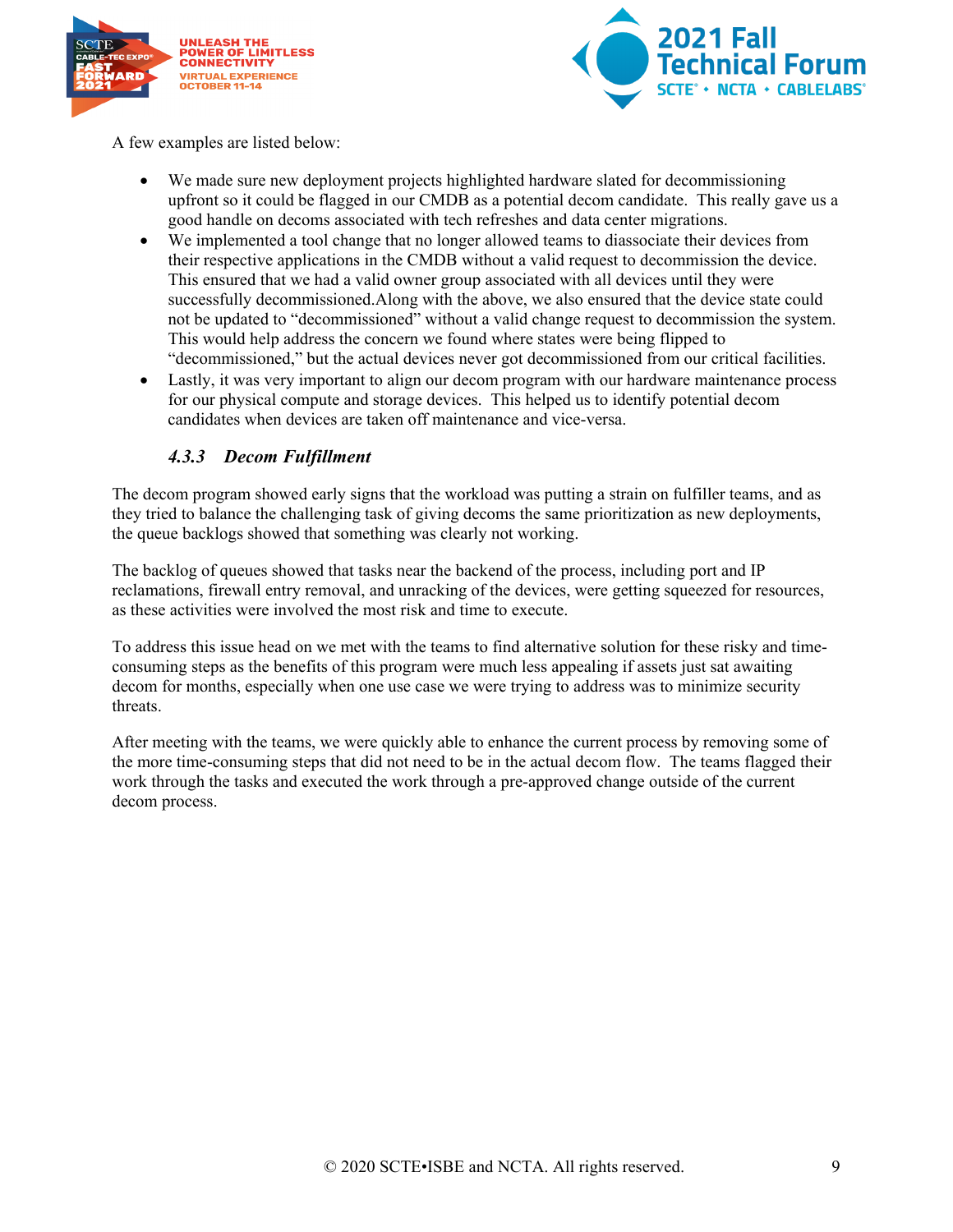





#### **Critical Facility Decommission Process**

#### **Figure 4 - Example Decommissioning Process**

#### <span id="page-9-1"></span>*4.3.4 Orphaned Devices*

<span id="page-9-0"></span>Shortly after standing up the decom program and aligning with our CMDB as the source for ownership relating information, we launched our "Abandoned Server Decom Process" to address devices without ownership or other critical data elements. A few identifiers that we used to determine potential abandoned devices were:

- No ownership in our CMDB This was the primary indicator.
- State mis-matches between our data sources.
- Powered down or off-network devices.
- Aging devices that were in service longer than 10 years or off maintenance.

In a very controlled manner we went through a 7 step process to turn down orphaned devices and ultimately decommission them if no one raised their hand within 30 days of shutdown. The steps were:

- Try to identify ownership through various sources and resources.
- Perform a physical audit to see if anything can be determined from the device itself. Check if it's even still racked, plugged in or on the network.
- Check for patterns in power usages and network traffic.
- Open a Change Ticket and get approvel for disconnecting or diabling the network port.
- Send out mass communication to Change Management ditro and all hardware service desks and monitoring teams.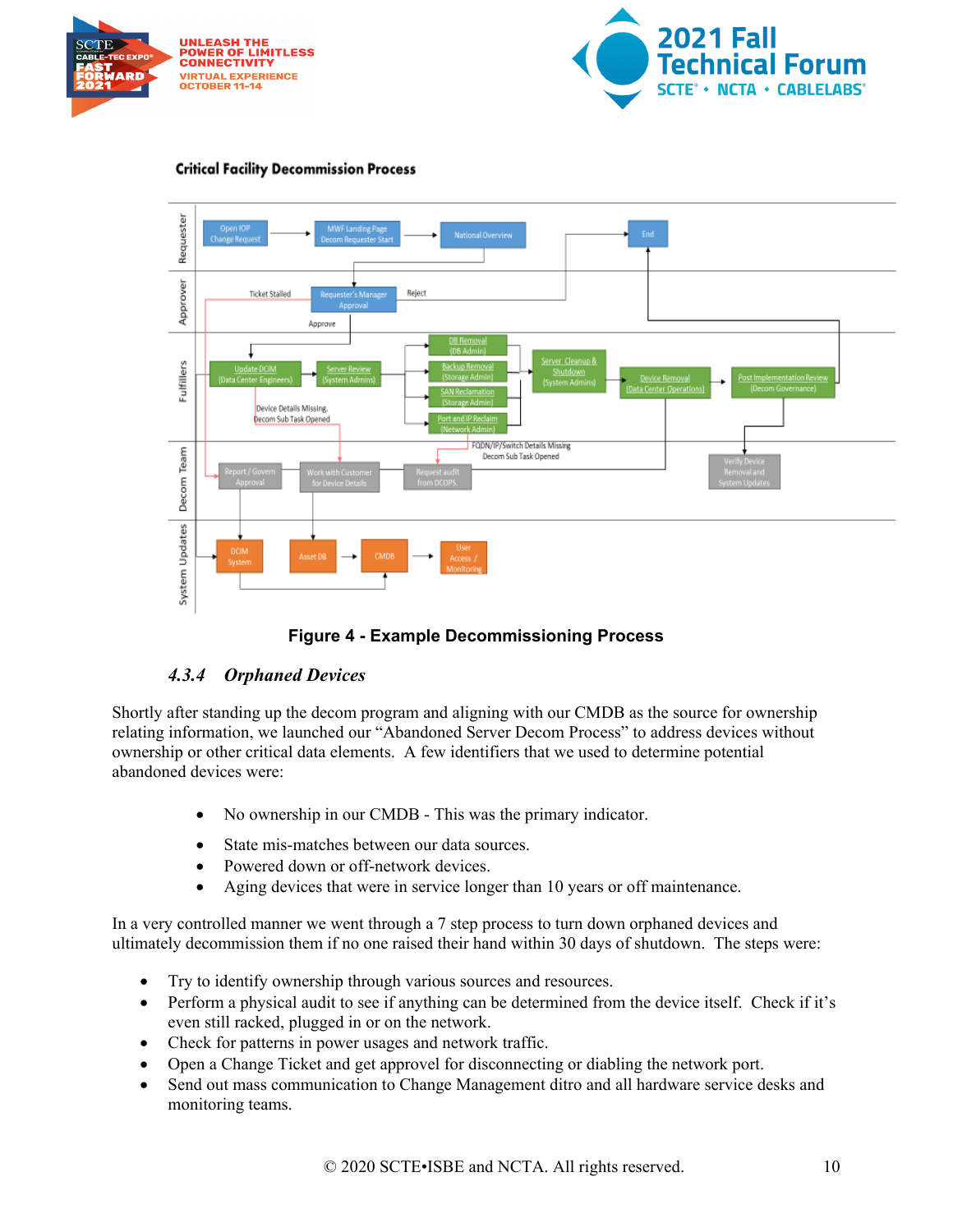



- Disconnect or disable the network port.
- Wait 30 days and un-rack the physical device.



#### **Figure 5 - Orphaned Device Progress Tracking**

#### <span id="page-10-2"></span>*4.3.5 Remote Sites*

<span id="page-10-0"></span>The more labor-intensive tasks related to decommissioning of physical servers were still having trouble prioritizing the decom of the physical devices, especially at our non-staffed remote sites. To address this, we were able to generate dashboards and reports highlighting and grouping server decoms by site. This helped our data center teams prioritize and group deployments and decommissions at our remote sites, avoiding additional operating expenses that would have resulted in separate visits to our sites by our vendors

Since inception, we have successfully identified and decommissioned over 12,000 servers, including hundreds of abandoned servers.

### <span id="page-10-1"></span>**5. Next Steps**

Building on the success of the program, the team has further evolved the process to manage end-oflife/end-of-service makes/models to drive them thru the decommissioning process with advanced planning. The team is also enhancing the portfolio of the assets to include other appliance-like devices to help expand the scope. Teams are also discussing expanding the portfolio to other sites not in the program scope at this time, including all critical-facilities types, like our Headend & Hubs.

The evolution of the decom program will align with the One Network Program and will require partnership and collaboration across the entire organization. As we move forward we will continue to onboard teams and rationalize tools and processes so that the benefits of this program can be realized across the company.